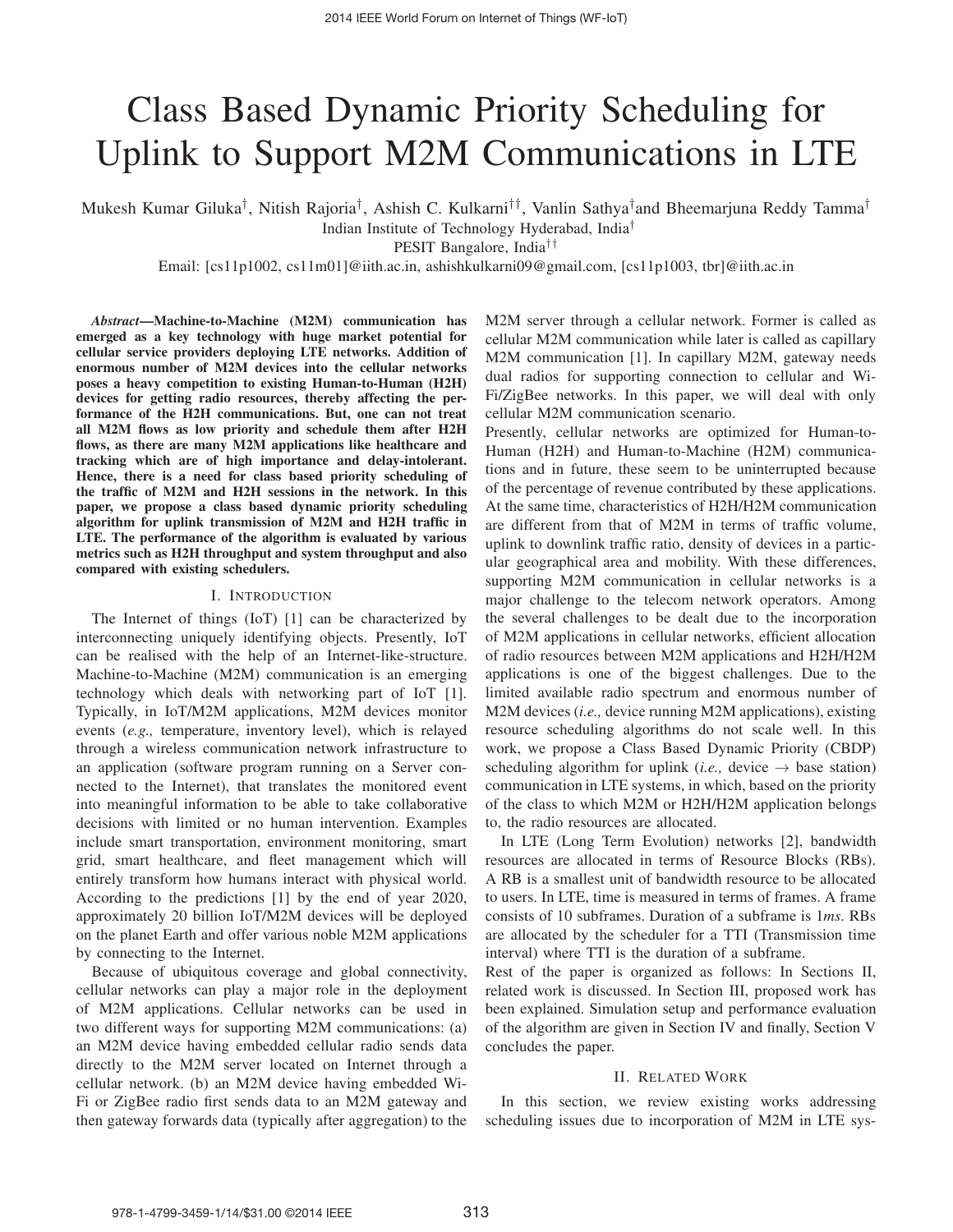tems. In [3], all the applications are divided into four classes. For each class, an utility function is defined where user utility is a function of achievable data rate. The main objective of their scheduling algorithm is to maximize the aggregate utility of the function so that aggregate throughput can also be maximized. But, fairness and priority of a device are not taken into account during scheduling process. If a device has very less achievable data rate with respect to some RB then this RB will not be allocated to that device because it will not lead to increase in the aggregate utility. At the same time, if a device is running a delay-intolerant application but assigning a RB is not maximizing the utility then the device may remain unallocated. In [4], in order to distribute radio resources between H2H and M2M flows two algorithms have been proposed. H2H flows are given high priority over M2M flows in both algorithms. So, resources are allocated first to all H2H flows and if remaining, resources are allocated to M2M flows. The first algorithm gives higher priority to the signal to interference and noise ratio (SINR) value at a RB with respect to M2M device, in comparison to delay tolerance level during the allocation of RBs to M2M devices. The second algorithm gives higher priority to delay tolerance level than the SINR value. The main drawback of these algorithms is that they do not allocate RBs to M2M devices based on the applications they are running. It does not differentiate the delay tolerant and delay intolerant M2M devices and therefore efficient allocation of RBs in not done.

In [5], authors define a cluster of M2M devices based on the parameters: packet arrival rate and maximum tolerable jitter. An M2M device belongs to a cluster if both the device and cluster have identical values of these parameters. A cluster with larger packet arrival rate has high priority. Depending on the traffic rate and priority of cluster, a fixed access grant time interval will be allocated to clusters. The main drawback of the paper is that it consider traffic arrival rate as constant while in reality, M2M traffic can be random in nature. In [6], authors have attempted to remove the drawbacks of [5] but they did not consider the cases when M2M applications should be given more preferences over H2H applications.

In this paper, we have proposed a scheduling algorithm which considers delay tolerance and minimum guaranteed bit rate of applications and preference of H2H flows over M2M flows to schedule RBs. Apart from this, we propose variable chunk size based method for contiguous allocation of RBs to an user for uplink transmission.

### III. PROPOSED WORK

Different applications have different QoS requirements in nature. In [7], authors have classified all applications (both H2H and M2M) based on the parameters delay tolerance/delay sensitivity, accuracy and priority. Except the parameter delay tolerance/delay sensitivity, other parameters can be taken care by higher layers and can be ensured by mutual communication of end devices. But as far as scheduling of radio resources in wireless medium is concerned, delay sensitivity of the application is the most important parameter to deal with. With

respect to a radio resource scheduler, types of applications can be described as following: (1) Type 1: Applications that send very small amount of data but delay intolerant in nature. For example, emergency alerting, signalling messages. (2) Type 2: Applications that need a minimum guaranteed bit rate (MGBR). These application have a delay tolerance time (DTT) within which a certain amount of data must be scheduled by the scheduler to meet the MGBR. For example, streaming video, VOIP, and IP enabled surveillance cameras. (3) Type 3: Applications that have bulk data to send but are delay tolerant in nature. For example, file downloads. (4) Type 4: Applications that send very small amount of data and delay tolerant in nature. For example, environment monitoring M2M applications.

In this paper, we propose delay aware radio resource scheduler to support M2M traffic without affecting or least affecting H2H traffic. The goal of designing such a scheduler is to address following issues: (1) to support delay intolerant H2H or M2M flows. (2) to ensure MGBR of type 2 applications discussed in last paragraph. (3) to give preference to H2H flows over M2M flows in case of similar QoS requirements. (4) to postpone the scheduling of delay tolerant flows if enough radio resources are not available.

In order to achieve above goals, we first classify all flows based on their remaining time to serve (RTTS) within which the flow must be served by the scheduler to meet the DTT of the flow. If DTT of a flow is 30 ms then initially its RTTS will also be 30 ms but if the flow does not get served till 5 ms then its RTTS will become 25 ms. All delay intolerant applications (type 1) are kept in class 1 while all delay tolerant applications (type 3 and type 4) are kept in class  $n$  (last class). Other applications or flows are kept between class 2 to class *n-1*. Except class n, a class is defined by a range of RTTSs (say [20-30] ms). If RTTS of a flow lies within this range, then it means that the flow belong to that class. So, if RTTS of a flow is 25 ms then it lies in this class. A class is given higher priority than other class if higher value of its RTTS range is lesser than the lower value of RTTS range of other class. So, if class 1 has RTTS range [10-20] ms and class 2 has RTTS range [20-30] ms then priority of class 1 is higher than class 2. A class with high priority will be served first by the scheduler than a low priority class. If a flow belonging to low priority class is not served within the RTTS range of the class then the flow will automatically get shifted to next high priority class. In a TTI, if a flow is not being served then its RTTS value decreases by 1 ms. Since type 3 and type 4 applications are delay tolerant in nature, in class  $n$ , all delay tolerant applications are kept. These applications or flows will not have any RTTS value. So, a flow belonging to class  $n$  will remain in the same class.

Algorithm 1 lists out the proposed Class Based Dynamic Priority (CBDP) scheduling algorithm. The algorithm running at the base station (BS) allocates RBs to flows on per TTI basis. The algorithm takes following parameters as input: (i) A set of all flows which are waiting for uplink RB scheduling by the BS. All flows will have RTTS except flows generated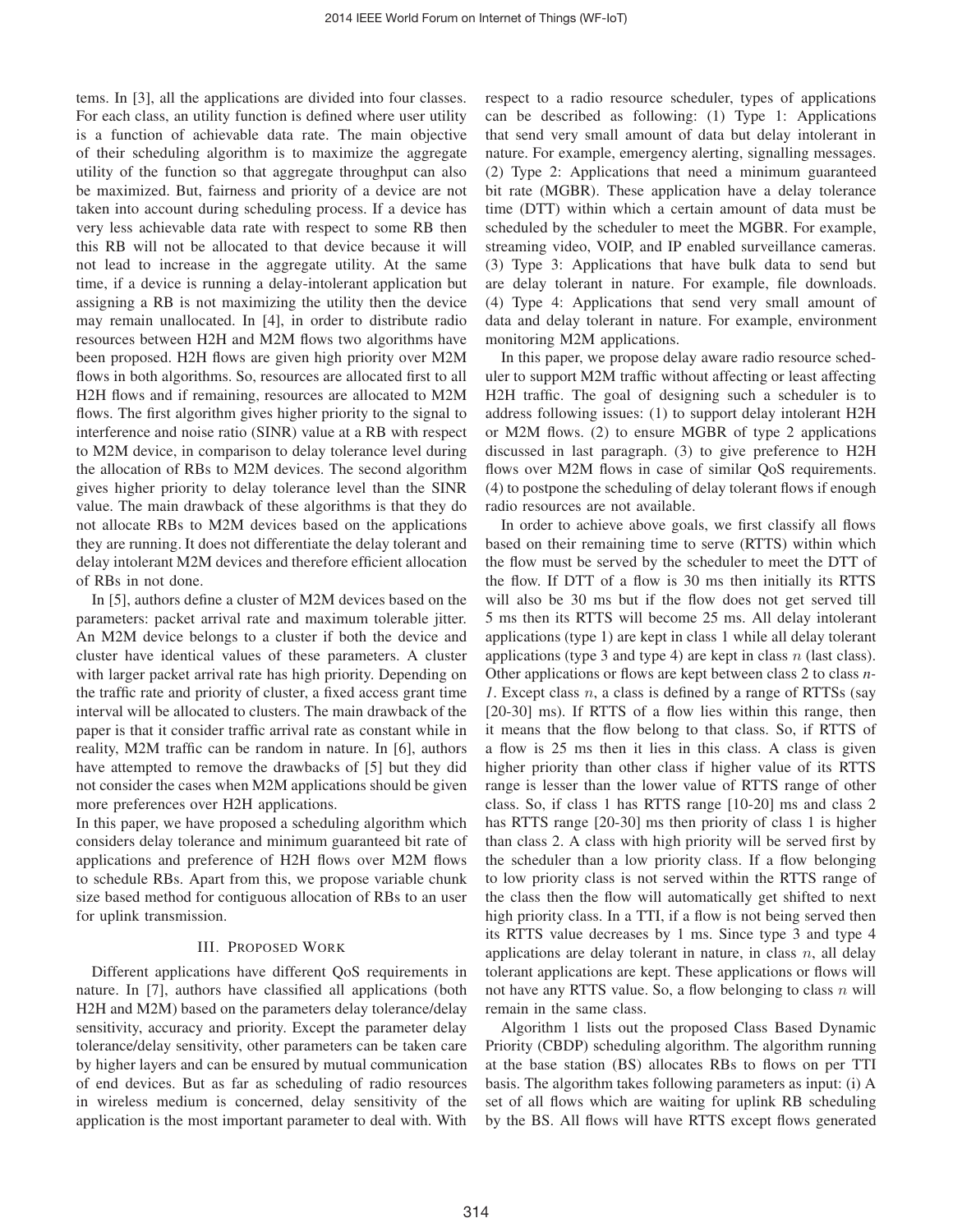## **Algorithm 1** CBDP Scheduling Algorithm

- **Input:** Set S of all unsatisfied flows from last TTI and new flows in current TTI with their RTTS.
- **Output:** Allocation of RBs to flows, Set of unsatisfied flows 1:  $U_{RB}$  ← Number of free RBs
- 2: Classify all H2H and M2M flows, based on their RTTS, into classes  $1, 2, \ldots, n$ .
- 3: **while**  $U_{RB} \neq 0$  do
- 4: Allocate RBs to all H2H flows of class 1 as per RTTS
- 5: Allocate RBs to all M2M flows of class 1 as per RTTS
- 6: Allocate RBs to all H2H flows from class 2 to class  $n-1$ as per RTTS
- 7: Allocate RBs to all M2M flows from class 2 to class n− 1 as per RTTS
- 8: Allocate RBs to all H2H flows of class  $n$
- 9: Allocate RBs to all M2M flows of class  $n$
- 10: **end while**
- 11: Update RTTS values of all unsatisfied or partially satisfied flows except flows of class  $n$

by type 3 and type 4 applications. (ii) Range of RTTS of each class (except class  $n$ ). With the help of these parameters, the scheduler assigns classes to all flows in each TTI (before scheduling the RBs). A class not only contains those flows which originally belong to that class but also contains those flows who originally belong to some low priority classes but because of dynamic priority concept, after sufficient decrement in their RTTS values (because of not being served for some TTIs), they moved to this class. In a class, a flow having minimum RTTS will be served first.

The algorithm first serves all the flows of class 1 so that delay intolerant applications can meet their delay constraints. In class 1, all H2H flows are served before M2M flows in the ascending order of RTTS values. The motivation behind giving preference to H2H flows is not to affect them because of M2M flows of same QoS requirements. Now, from class 2 to class  $n-1$ , all H2H flows will be served first. After serving H2H flows, again from class 2 to class  $n - 1$  all M2M flows will be served. Since, a flow (M2M or H2H) belonging to any class in between class 2 to class  $n-1$  can tolerate some amount of delay in allocation of resources, in order to give preference over M2M flows, all H2H flows belonging to class 2 to  $n - 1$ are allocated RBs first and then allocation for M2M flows takesplace.

The scheduler will schedule at least MGBR∗DTT amount of data in DTT for all flows belonging to class 2 to class  $n-1$ . If RBs are available after serving all classes, more can be allocated to flows of these classes. For the flows of class  $n$ , neither they have any delay constraint like class 1 flows nor they have to meet any MGBR. So, the scheduler allocates RBs to these flows in best-effort manner.

Figure 1 shows an example of CBDP scheduling order for four classes of H2H and M2M flows in the network. Here, class 1 contains flows of type 1 applications. Class 2 and class 3 contain flows of type 2 applications. Class 4 contains flows of type 3 and type 4 applications. The arrow shows the order in which scheduler allocates RBs to flows belonging to various classes of M2M and H2H flows.



Fig. 1. An example of CBDP scheduling order for four classes of H2H and M2M flows

#### *A. Contiguity Constraint for Uplink*

The major constraint with LTE uplink resource scheduling is that the number of RBs assigned to a flow must be contiguous because of Single-carrier Frequency Division Multiple Access (SC-FDMA)[8] scheme for uplink channel access. Maximization of throughput with the constraint of contiguous RB allocation is a NP-Hard problem. Hence, in this paper, we propose variable chunk size based uplink resource allocation heuristic scheme where a flow is assigned best available chunk of contiguous RBs to upload its data. Size of a chunk is the number of contiguous RBs required to send the desired amount of data. Size of a chunk, to meet demand of a flow, will be different for different sets of RBs because of change in CQI (channel quality information) with respect to RBs and user location. The Algorithm 2, the Contiguity Constraint Algorithm (CCA), is used to ensure the contiguous allocation of RBs to requests generated by flows in Algorithm 1. Algorithm 2 is called by Algorithm 1 in steps  $4 - 9$ . In CCA, R denotes a set of unallocated, contiguous RBs and NEED denotes a two dimensional matrix where  $(NEED)_{ij}$  is the chunk size needed to meet the demand of flow  $i$ , if first RB of the chunk is  $j<sup>th</sup>$  RB of the set R. So, row i contains the value of required chunk sizes to send data of flow i with respect to each RB (*i.e.,* as a first RB of the chunk) of set R. Now the algorithm will choose a chunk of minimum size with which the flow  $i$ can send its data. If the chosen chunk is already assigned to some request then the algorithm will choose next minimum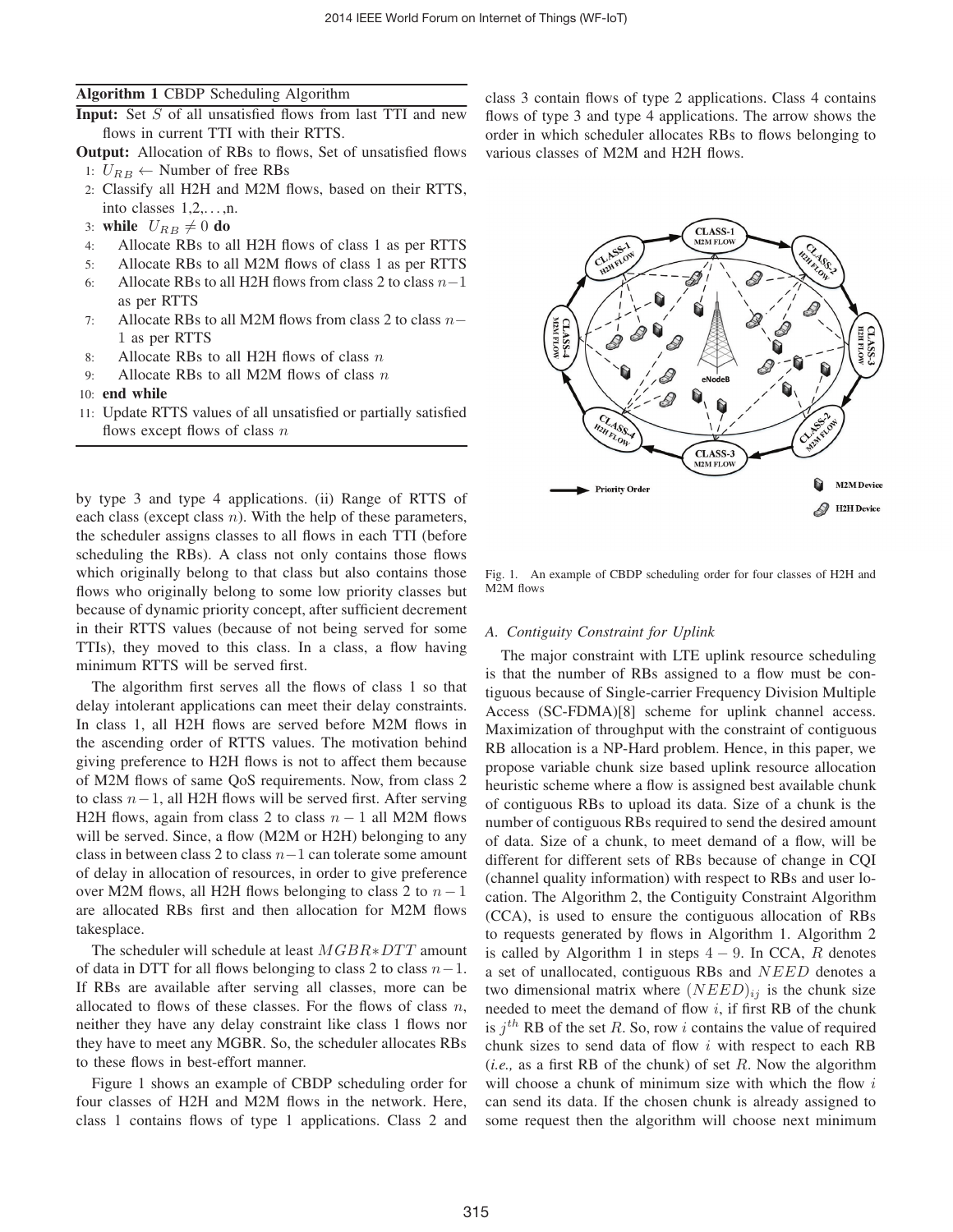size chunk and will check its availability. If the chosen chunk is free then it will be assigned to flow  $i$  and RBs of the chunk will be marked as  $allocated$  in the set  $R$ . After allocating RBs to flow *i*, the algorithm will move to schedule  $(i + 1)^{th}$  flow.

| <b>Algorithm 2 Contiguity Constraint Algorithm</b> |  |  |  |  |
|----------------------------------------------------|--|--|--|--|
|----------------------------------------------------|--|--|--|--|

### **Input:** NEED matrix

- **Output:** Allocation of RBs to requests, Set of unserved H2H requests with updated RTTS
- 1:  $R$  is the set of not yet assigned RBs  $\{$  Initially it contains the whole set of RBs in the network}
- 2: NEED is a two dimensional matrix where  $(NEED)_{ij}$ is number of RBs required by flow  $i$  to send its data if RBs are allocated starting from  $j^{th}$  RB of set R
- 3: **while** All RBs of R not allocated **do**
- 4: Find minimum value of  $(NEED)_{ij}$  for flow i { Minimum value in the  $i^{th}$  row}
- 5: Assign all RBs between  $j^{th}$  and  $(j + (NEED)_{ij} 1)^{th}$ RBs of set  $R$  to flow  $i$
- 6: Mark all RBs between  $j^{th}$  and  $(j + (NEED)_{ij} 1)^{th}$ RBs of set R as allocated
- 7: Assign  $\infty$  to all elements of columns of *NEED* matrix from  $j^{th}$  to  $(j + (NEED)_{ij} - 1)^{th}$  column
- 8:  $i \leftarrow i + 1$  {Schedule next flow in the order}

9: **end while**

#### IV. SIMULATION RESULTS AND ANALYSIS

In this section, the performance of proposed CBDP algorithm is evaluated using system level simulations in NS-3.16 network simulator [9]. The simulation parameters are specified in Table I and parameters not specified here are assumed to be the default ones mentioned in 3GPP specifications [2]. The performance evaluation is done with a single-cell environment with an omni-directional antenna. The bandwidth on the uplink is 10 MHz, sub-divided into 50 RBs. All the devices are randomly located in a radius of 1km using Random Disc Position Allocator Model. Table II and Table III show the simulation parameters of H2H and M2M flows, respectively.

TABLE I SIMULATION SETUP

| Simulator               | $NS-3.16$                                 |
|-------------------------|-------------------------------------------|
| System Bandwidth        | $10$ MHz                                  |
| Cellular Layout         | Single-Cell with Omni-directional Antenna |
| No. of RBs in a TTI     | 50                                        |
| <b>TTI</b> Duration     | 1 ms                                      |
| Total No. of Devices    | 80                                        |
| UE-eNodeB Min. Distance | 10 <sub>m</sub>                           |
| Simulation Time         | sec                                       |

We have compared the performance of proposed CBDP algorithm with proportional fair (PF) and round-robin (RR) scheduling algorithms. Initially, we have analyzed how throughput of H2H flows get affected with the incorporation of M2M flows in the network. For that we have compared

TABLE II SIMULATION PARAMETERS FOR H2H FLOWS

|                 | Class            | H2H                  |                |            |                          |
|-----------------|------------------|----------------------|----------------|------------|--------------------------|
| Class<br>Number | Range<br>of RTTS | Application          | <b>MGBR</b>    | <b>DTT</b> | %<br>H2H<br><b>Flows</b> |
|                 | $0-20ms$         | <b>IMS</b> Signaling |                | 10ms       | 10%                      |
| $\overline{c}$  | $20 - 100$ ms    | Voice, Gaming        | 10kbps, 10kbps | 25ms.50ms  | 30%,20%                  |
| 3               | 100-500ms        | Video                | 100kbps        | 110ms      | 20%                      |
|                 | Rest             | Web Browsing         |                |            | 20%                      |

TABLE III SIMULATION PARAMETERS FOR M2M FLOWS

| Class           |                  | M2M                       |             |            |                                |
|-----------------|------------------|---------------------------|-------------|------------|--------------------------------|
| Class<br>Number | Range<br>of RTTS | Application               | <b>MGBR</b> | <b>DTT</b> | $\%$ of<br>M2M<br><b>Flows</b> |
|                 | $0-20ms$         | Emergency                 |             | 10ms       | $10\%$                         |
| $\mathfrak{D}$  | $20-100ms$       |                           |             |            |                                |
| 3               | 100-500ms        | Surveilance Camera        | 100kbps     | 110ms      | 15%                            |
|                 | Rest             | <b>Regular Monitoring</b> |             |            | 75%                            |

the throughput of H2H flows in CBDP and PF schedulers. After that we evaluated class wise throughput of all H2H and M2M flows for the proposed CBDP scheduler. At the end, we compared the system throughput or aggregate throughput with respect to all three schedulers.

In Figure 2, we have analyzed how H2H flows are getting affected in terms of aggregate throughputs when number of M2M flows increase. Here, we have taken 20 H2H flows for CBDP and PF schedulers. Number of M2M flows is increased from 0 to 60. We can observe that CBDP algorithm performs better in comparison to PF algorithm. This is because of the fact that in case of CBDP, H2H flows are served first and then M2M flows are served while in case of PF scheduler, resources are shared between H2H and M2M flows equally which results into the degradation of throughput of H2H flows.

In Figure 3, classwise throughputs for different number of



Fig. 2. Comparison of aggregate throughputs for H2H flows